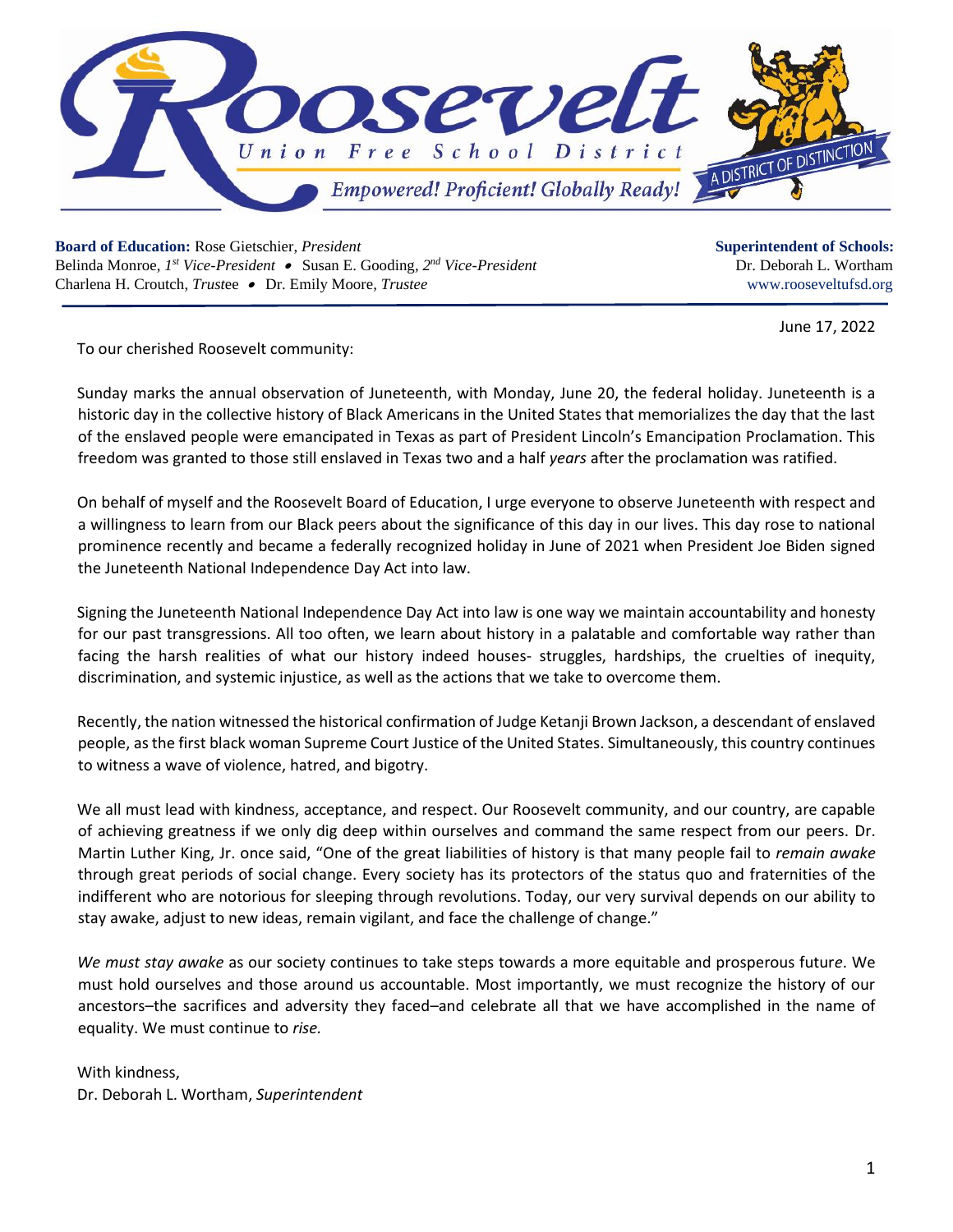

**Board of Education:** Rose Gietschier, *President* **Superintendent of Schools: Superintendent of Schools:** 

Belinda Monroe, *I*<sup>st</sup> *Vice-President* • Susan E. Gooding, 2<sup>*nd*</sup> *Vice-President* **Dr. Deborah L. Wortham Dr.** Deborah L. Wortham Charlena H. Croutch, *Trust*ee •Dr. Emily Moore*, Trustee* [www.rooseveltufsd.org](http://www.rooseveltufsd.org/)

**Director of Curriculum and Instruction** Arlise Carson

17 de Junio del 2022

A nuestra apreciada comunidad de Roosevelt:

El domingo marca la observación anual del 17 de junio, con el lunes 20 de junio, día festivo federal. Junetesenth es un día histórico en la historia colectiva de los afroamericanos en los Estados Unidos que conmemora el día en que el ultimo de los esclavizados fueron emancipados en Texas como parte de la Proclamación de Emancipación del Presidente Lincoln. Esta libertad fue concedida a aquellos que todavía estaban esclavizados en Texas dos años y medio después de que la proclamación fuera ratificada.

En nombre mío y de la Junta de Educación de Roosevelt, insto a todos a observar Juneteenth con respeto y la voluntad de aprender de nuestros compañeros negros sobre el significado de este día en nuestras vidas. Este día se elevó a la prominencia nacional recientemente y se convirtió en un feriado reconocido federalmente en junio de 2021 cuando el presidente Joe Biden firmó la Ley del Día de la Independencia Nacional de Juneteenth. La promulgación de la Ley del Día de la Independencia Nacional de Juneteenth es una forma en que mantenemos la responsabilidad y la honestidad por nuestras transgresiones pasadas. Con demasiada frecuencia, aprendemos sobre la historia de una manera agradable y cómoda en lugar de enfrentar las duras realidades de lo que nuestra historia realmente alberga: luchas, dificultades, crueldades de la inequidad, la discriminación y la injusticia sistémica, así como las acciones que tomamos para superarlas. Recientemente, la nación fue testigo de la confirmación histórica de la jueza Ketanji Brown Jackson, descendiente de personas esclavizadas, como la primera mujer negra jueza de la Corte Suprema de los Estados Unidos. Simultáneamente, este país continúa siendo testigo de una ola de violencia, odio e intolerancia.

Todos debemos liderar con amabilidad, aceptación y respeto. Nuestra comunidad de Roosevelt, y nuestro país, son capaces de alcanzar la grandeza si solo profundizamos en nosotros mismos y obtenemos el mismo respeto de nuestros compañeros. El Dr. Martin Luther King, Jr. dijo una vez: "Una de las grandes responsabilidades de la historia es que muchas personas no permanecen despiertas a través de grandes períodos de cambio social. Cada sociedad tiene sus protectores del status quo y las fraternidades de los indiferentes que son conocidos por dormir a través de revoluciones. Hoy en día, nuestra propia supervivencia depende de nuestra capacidad para mantenernos despiertos, adaptarnos a nuevas ideas, permanecer vigilantes y enfrentar el desafío del cambio".

Debemos permanecer despiertos mientras nuestra sociedad continúa dando pasos hacia un futuro más equitativo y próspero. Debemos hacernos responsables a nosotros mismos y a quienes nos rodean. Lo más importante es que debemos reconocer la historia denuestros antepasados, los sacrificios y la adversidad que enfrentaron, y celebrar todo lo que hemos logrado en nombre de la igualdad. Debemos seguir creciendo.

Con amabilidad,

la Dra. Deborah L. Wortham, Superintendente